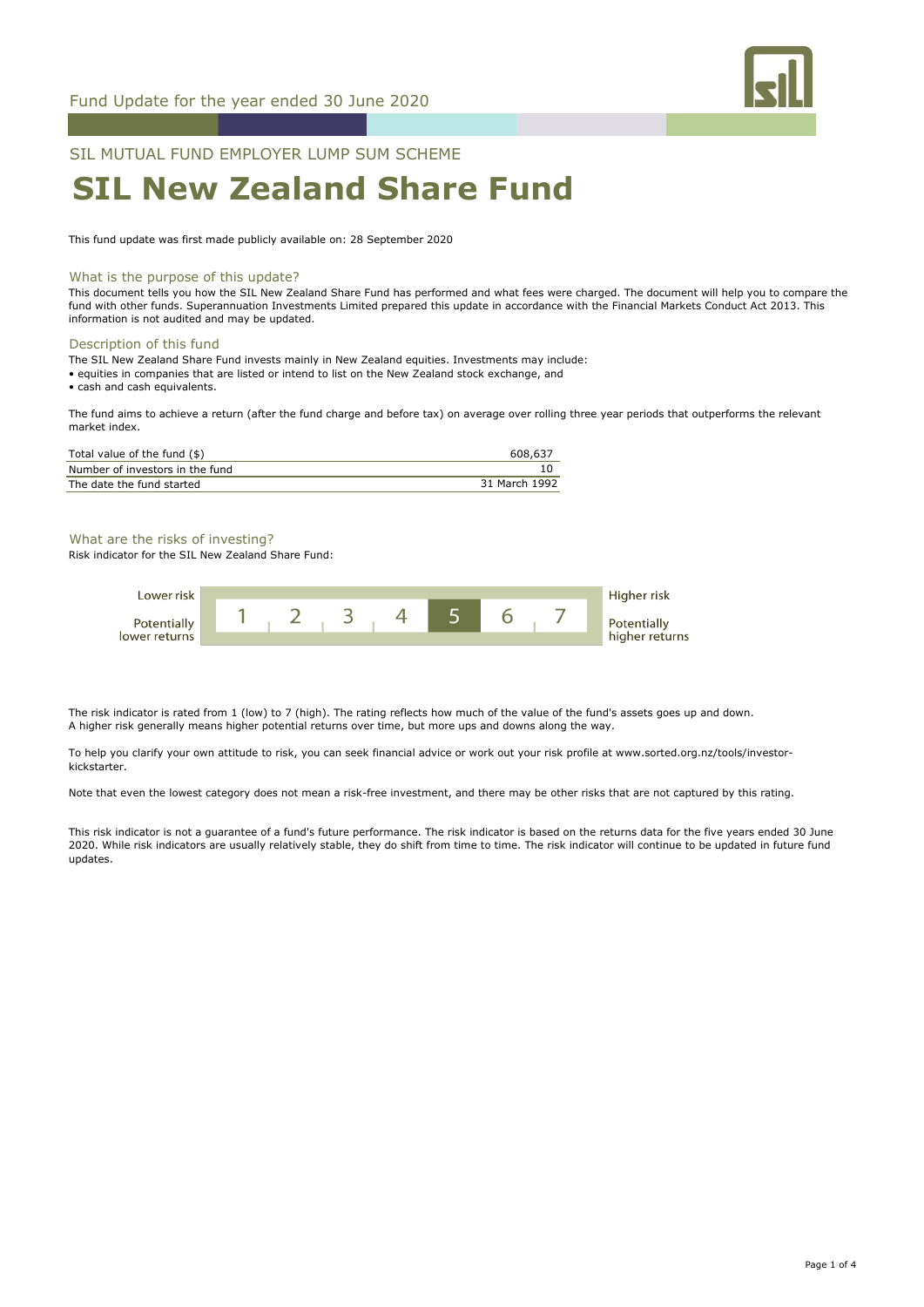| How has the fund performed? |  |
|-----------------------------|--|
|-----------------------------|--|

|                                               | Average over past<br>five years | Past vear |  |  |  |
|-----------------------------------------------|---------------------------------|-----------|--|--|--|
| <b>Annual return</b>                          |                                 |           |  |  |  |
| (after deductions for charges and tax)        | 13.40%                          | 12.33%    |  |  |  |
| Annual return                                 |                                 |           |  |  |  |
| (after deductions for charges but before tax) | 14.58%                          | 13.13%    |  |  |  |
| Market index annual return                    |                                 |           |  |  |  |
| (reflects no deduction for charges and tax)   | 16.10%                          | 9.85%     |  |  |  |

The market index annual return shows the return of the S&P/NZX50 Gross Index (with imputation credits re-invested). Additional information about the market index is available in the statement of investment policy and objectives on the scheme register at www.disclose-register.companiesoffice.govt.nz.



## **Annual return graph**

This shows the return after fund charges and tax for each of the last 10 years ending 31 March. The last bar shows the average annual return for the last 10 years, up to 30 June 2020.

**Important:** This does not tell you how the fund will perform in the future.

Returns in this update are after tax at the highest prescribed investor rate (PIR) of tax for an individual New Zealand resident. Your tax may be lower.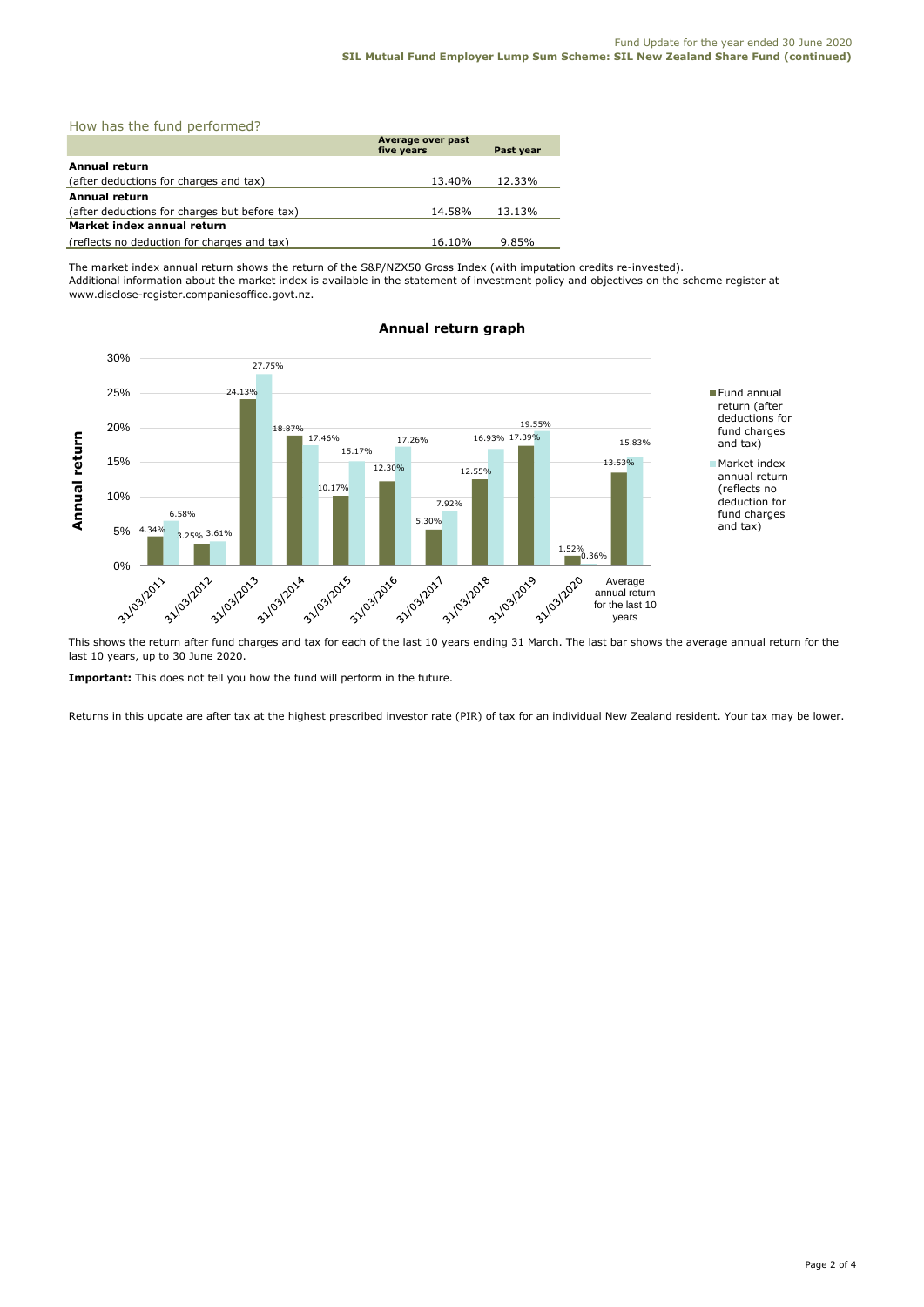### What fees are investors charged?

Investors in the SIL New Zealand Share Fund are charged fund charges. In the year to 30 June 2020 these were:

|                                             | % of net asset value          |
|---------------------------------------------|-------------------------------|
| Total fund charges <sup>1</sup>             | 0.93%                         |
| Which are made up of:                       |                               |
| Total management and administration charges | 0.93%                         |
| Including:                                  |                               |
| Manager's basic fee                         | 0.82%                         |
| Other management and administration charges | 0.11%                         |
| Total performance based fees                | $0.00\%$                      |
|                                             | Dollar amount per<br>investor |
| <b>Other charges</b>                        |                               |
| Other charges                               | \$0                           |

Investors are not currently charged individual action fees for specific actions or decisions (for example, for withdrawing from or switching funds).

Small differences in fees and charges can have a big impact on your investment over the long term.

#### Example of how this applies to an investor

Sarah had \$10,000 in the fund at the start of the year and did not make any further contributions. At the end of the year, Sarah received a return after fund charges were deducted of \$1,233 (that is 12.33% of her initial \$10,000). Sarah also paid \$0 in other charges. This gives Sarah a total return after tax of \$1,233 for the year.

#### What does the fund invest in?

**Actual investment mix<sup>2</sup> <b>Target investment mix**<sup>2</sup> **This shows the types of assets that the fund invests in.** This shows the mix of assets





This shows the mix of assets that the fund generally intends to invest in.